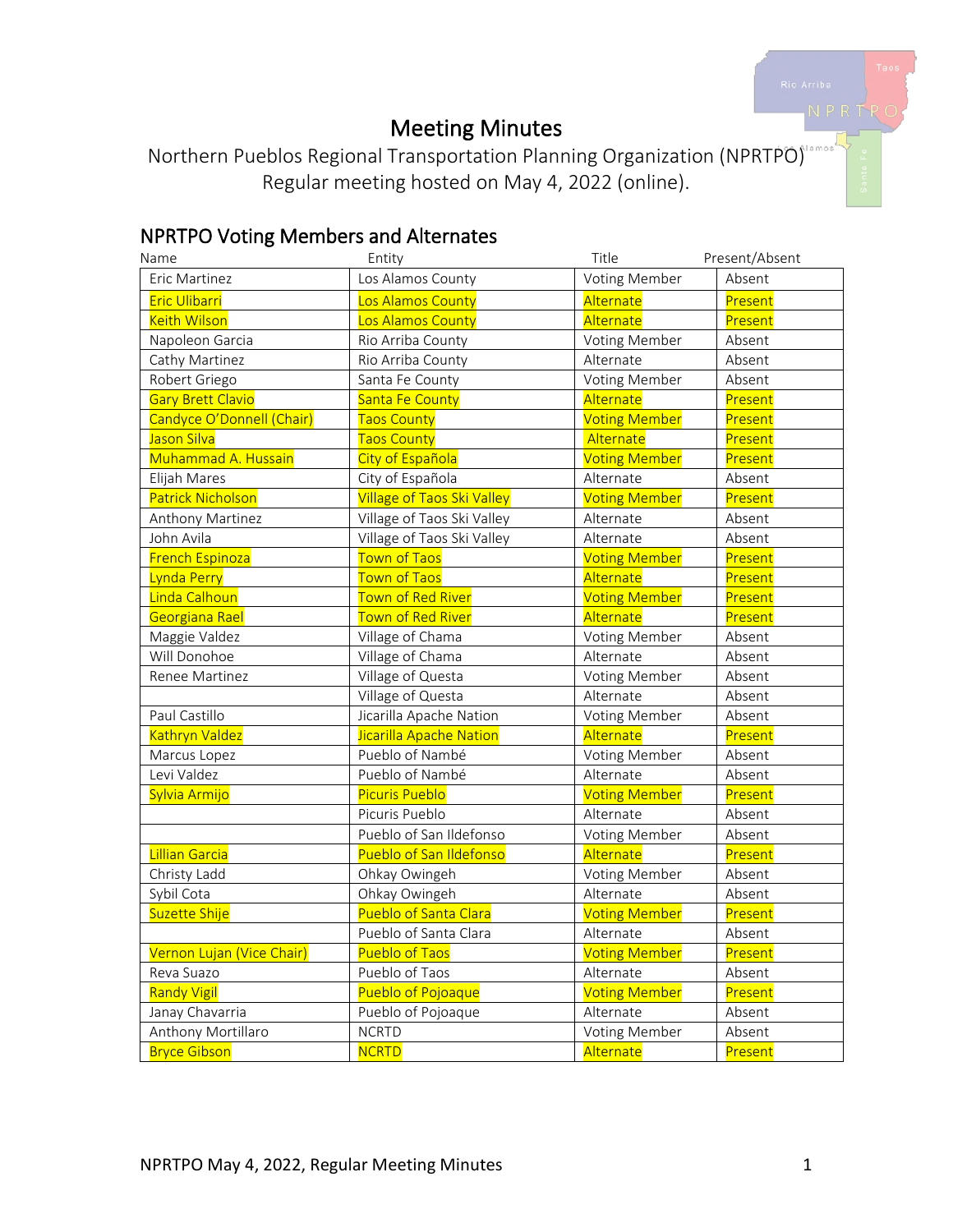# .<br>Los Alamos

# NCNMEDD/NPRTPO Staff

Christopher Madrid Community Development Director Paul Sittig **Transportation Planner** Kyla Danforth Transportation Intern

# NMDOT Staff

Ron Shutiva **NMDOT** Tribal Liaison Neala Krueger NMDOT Urban & Regional Planner Supervisor John Neunuebel NMDOT Urban & Regional Planner James Mexia **NMDOT** District 5 Technical Support Engineer

# Guests

| AnJanette Brush   | <b>Taos County</b>         |
|-------------------|----------------------------|
| Brent Jaramillo   | <b>Taos County</b>         |
| Colleen Whitehead | Jicarilla Apache Nation    |
| Diahann Jacques   | City of Española           |
| Steven Trujillo   | City of Española           |
| Scott Eddings     | Village of Taos Ski Valley |
|                   |                            |

# I. Call Meeting to Order

Chair Candyce O'Donnell, Taos County, called the meeting to order at 10:01 AM.

# II. Pledge of Allegiance

Chair O'Donnell called on Brett Clavio, Santa Fe County, to lead the pledge of allegiance.

# III. Opening Prayer

Chair O'Donnell asked Ron Shutiva, NMDOT Tribal Liaison, to lead the opening prayer.

# IV. Welcome and Introductions/Public Comments:

Chair O'Donnell welcomed everyone to the meeting and asked Paul Sittig, NCNMEDD, to welcome and identify new attendees. Mr. Sittig welcomed Colleen Whitehead, representing Jicarilla Apache Nation for their TPF presentation.

# V. Roll Call:

Vice Chair Lujan called on Paul Sittig, NCNMEDD, to conduct the roll call.

| <b>Name</b>              | Entity                     | <b>Voting Member or Alternate</b> |
|--------------------------|----------------------------|-----------------------------------|
| Eric Ulibarri            | Los Alamos County          | Voting Member                     |
| Gary Brett Clavio        | Santa Fe County            | Alternate                         |
| Candyce O'Donnell, Chair | Taos County                | <b>Voting Member</b>              |
| Muhammad Hussain         | City of Española           | <b>Voting Member</b>              |
| Patrick Nicholson        | Village of Taos Ski Valley | Voting Member                     |
| French Espinoza          | Town of Taos               | Voting Member                     |
| Linda Calhoun            | Town of Red River          | <b>Voting Member</b>              |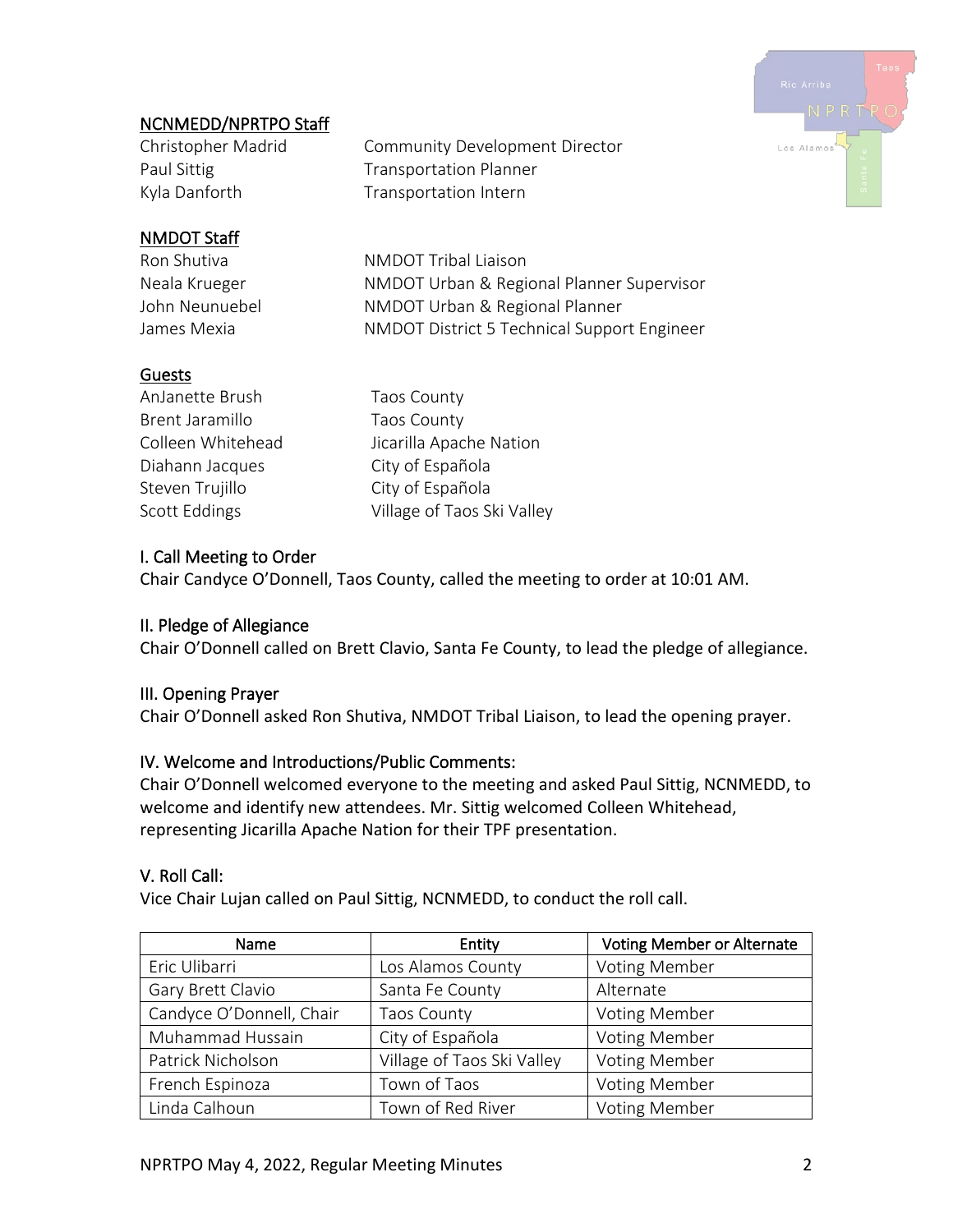Name  $\vert$  Entity Voting Member or Alternate Sylvia Armijo **Picuris Pueblo** Voting Member Los A Lillian Garcia **Pueblo of San Ildefonso** | Alternate Suzette Shije **Pueblo of Santa Clara** Voting Member Randy Vigil **Randy Vigil** Pueblo of Pojoaque Voting Member Bryce Gibson NCRTD Alternate

Mr. Sittig confirmed that there was a quorum for the meeting.

#### VI. Approval of the Agenda:

Chair O'Donnell asked for a motion to approve the agenda.

Motion to approve the agenda as presented was made by Patrick Nicholson, Village of Taos Ski Valley. Secondo by Bret Clavio, Santa Fe County.

| Name                     | Entity                     | Vote |
|--------------------------|----------------------------|------|
| Keith Wilson             | Los Alamos County          | Yes  |
| Gary Brett Clavio        | Santa Fe County            | Yes  |
| Candyce O'Donnell, Chair | <b>Taos County</b>         | Yes  |
| Muhammad Hussain         | City of Española           | Yes  |
| Patrick Nicholson        | Village of Taos Ski Valley | Yes  |
| French Espinoza          | Town of Taos               | Yes  |
| Linda Calhoun            | Town of Red River          | Yes  |
| Sylvia Armijo            | Picuris Pueblo             | Yes  |
| Lillian Garcia           | Pueblo of San Ildefonso    | Yes  |
| Suzette Shije            | Pueblo of Santa Clara      | Yes  |
| Randy Vigil              | Pueblo of Pojoaque         | Yes  |
| <b>Bryce Gibson</b>      | <b>NCRTD</b>               | Yes  |

Roll Call Vote:

The motion passed unanimously with members present.

# VII. Approval of the Minutes: April 6, 2022, Regular Meeting (online)

Chair O'Donnell asked Mr. Sittig to confirm the date of the meeting minutes, and he confirmed the date should be April 6, not March 2, as listed on the first page and in the footer. Chair O'Donnell asked everyone to take a moment to review the meeting minutes and asked for a motion to approve them.

Motion was made by Keith Wilson, Los Alamos County, to approve the minutes with the changes as noted. Second by Muhammad Hussain, City of Española.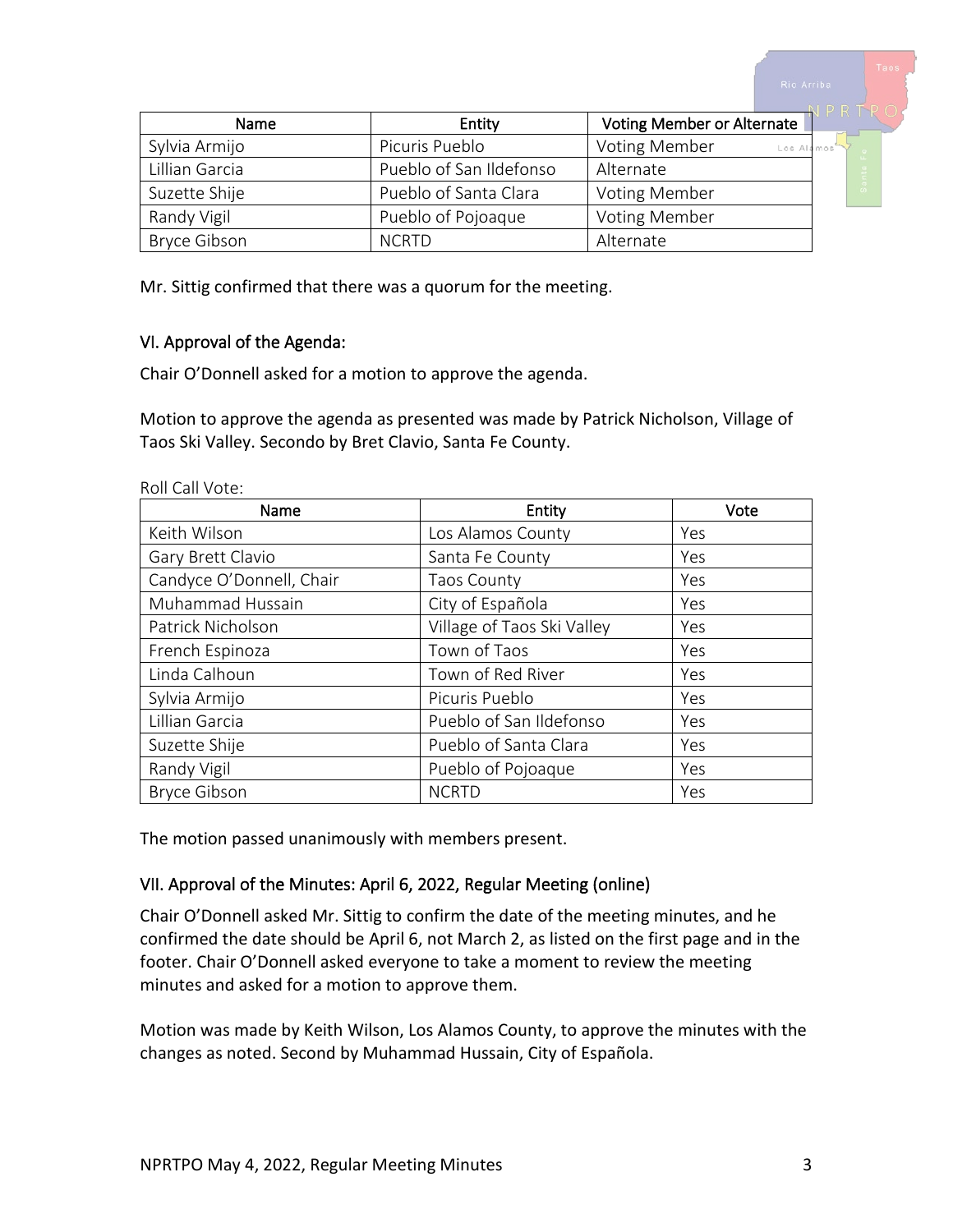|                          |                            | NIU AIIIU 4               |
|--------------------------|----------------------------|---------------------------|
| Roll Call Vote:          |                            | NPRTPO                    |
| Name                     | Entity                     | Vote<br>Los Alamos        |
| Keith Wilson             | Los Alamos County          | Yes                       |
| Gary Brett Clavio        | Santa Fe County            | $S^{\overline{a}}$<br>Yes |
| Candyce O'Donnell, Chair | <b>Taos County</b>         | <b>Yes</b>                |
| Muhammad Hussain         | City of Española           | Yes                       |
| Patrick Nicholson        | Village of Taos Ski Valley | Yes                       |
| French Espinoza          | Town of Taos               | Yes                       |
| Linda Calhoun            | Town of Red River          | Yes                       |
| Sylvia Armijo            | Picuris Pueblo             | Yes                       |
| Lillian Garcia           | Pueblo of San Ildefonso    | Yes                       |
| Suzette Shije            | Pueblo of Santa Clara      | Yes                       |
| Randy Vigil              | Pueblo of Pojoaque         | Yes                       |
| <b>Bryce Gibson</b>      | <b>NCRTD</b>               | Yes                       |

The motion passed unanimously with members present.

#### VIII. Action/Approval: Letters of Support for NCRTD applications for Section 5339(b) and Low or No Emission Grant Programs

Chair O'Donnell asked Bryce Gibson, NCRTD, to provide a summary on the projects that NCRTD was looking to have NPRTPO support with letters of support, which the District asked NPRTPO to provide letters of support in April for the federal RAISE grant, and before that, for Section 5339b for the Jim West Center renovations and in-vehicle air filtration improvements.

- The first Section 5339(b) request in Española, there are two project elements:
	- o Renovations to and expansion of the administrative offices at the Jim West Center, which NCRTD has occupied for a decade; in that time, services and staffing has increased, outgrowing the space. NCRTD is in the process of constructing a maintenance facility behind the main building, freeing up space that is currently used for parts storage and vehicle repairs. These spaces would be renovated, and an addition added to the front of the building, allowing for many more years of operation and growth at this location.
	- o NCRTD would also like to develop an on-site park-and-ride facility, to include restrooms, a covered waiting area, passenger information kiosks, vehicle charging infrastructure for commuters and NCRTD's new EV fleet.
- The second Section 5339(b) request NCRTD would like to install HEPA air filtration systems onboard each NCRTD transit vehicle to benefit both the safety of the bus operators and the traveling public.
- Low or No Emission Grant in Taos County, NCRTD is looking to take over some of the Taos Ski Valley shuttle service, augmenting NCRTD's current seasonal service, and expand to year-round transit to provide opportunities for recreation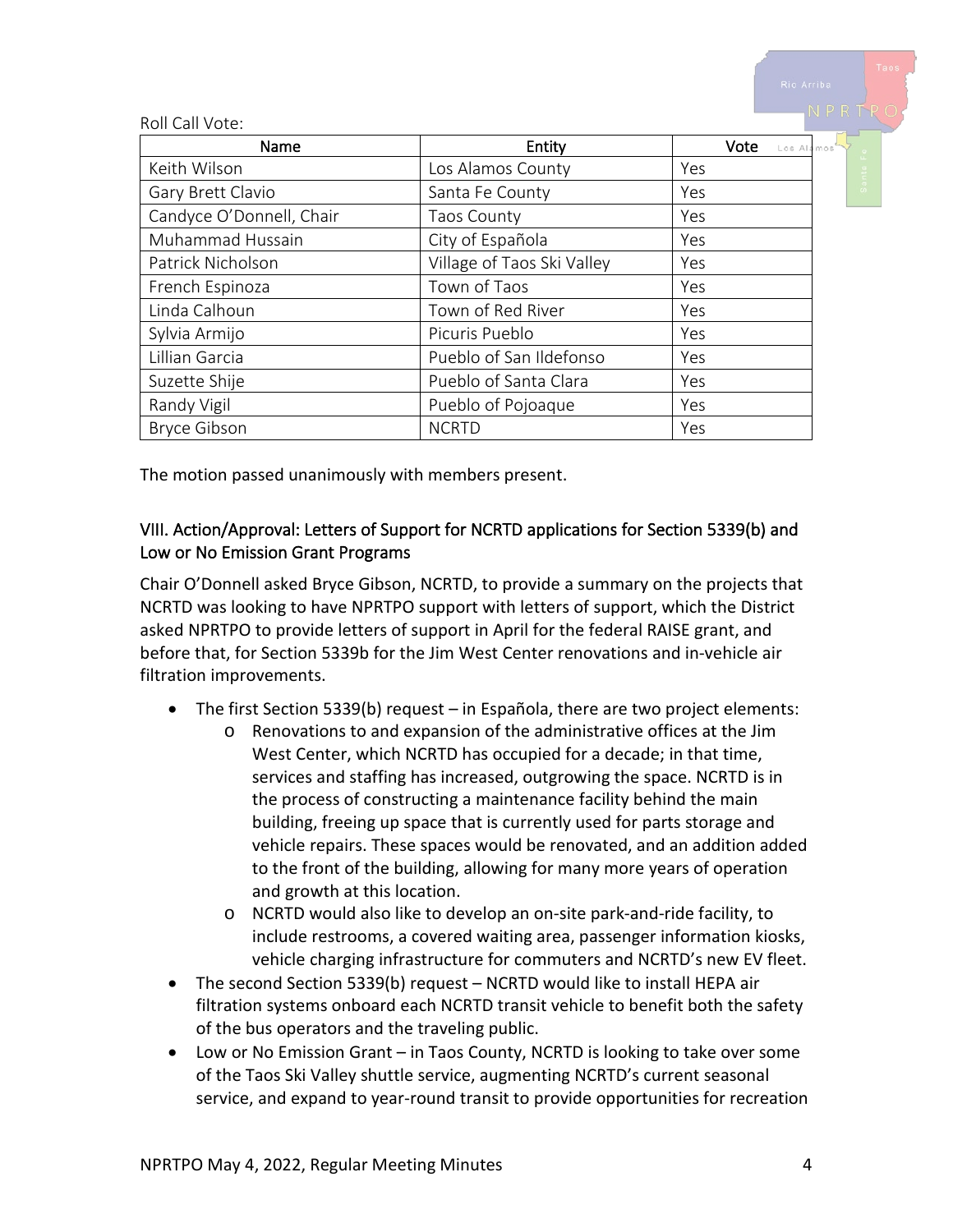along NM-150 between the Town of Taos and Taos Ski Valley. This would require purchasing four additional vehicles, and NCRTD is looking to convert its fleet to Alamosi zero emission vehicles, which would also require charging infrastructure for the new electric buses.

Chair O'Donnell asked Mr. Gibson when they might hear back about the grant awards and he said that would be in August 2022. Chair O'Donnell asked members if they had questions. Bret Clavio, Santa Fe County, asked what would happen to the current transit center in Española. Mr. Gibson said NCRD would continue to serve it but in a more limited capacity, with the new park and ride facility serving as a regional hub.

Chair O'Donnell asked for a motion to approve the three letters. Bret Clavio, Santa Fe County, made the motion. Muhammad Hussain, City of Española, seconded the motion.

| Name                     | Entity                     | Vote |
|--------------------------|----------------------------|------|
| Keith Wilson             | Los Alamos County          | Yes  |
| Gary Brett Clavio        | Santa Fe County            | Yes  |
| Candyce O'Donnell, Chair | <b>Taos County</b>         | Yes  |
| Muhammad Hussain         | City of Española           | Yes  |
| Patrick Nicholson        | Village of Taos Ski Valley | Yes  |
| French Espinoza          | Town of Taos               | Yes  |
| Linda Calhoun            | Town of Red River          | Yes  |
| Sylvia Armijo            | Picuris Pueblo             | Yes  |
| Lillian Garcia           | Pueblo of San Ildefonso    | Yes  |
| Suzette Shije            | Pueblo of Santa Clara      | Yes  |
| Vernon Lujan             | Pueblo of Taos             | Yes  |
| Randy Vigil              | Pueblo of Pojoaque         | Yes  |
| <b>Bryce Gibson</b>      | <b>NCRTD</b>               | Yes  |

Roll Call Vote:

Vernon Lujan, Taos Pueblo, joined the meeting during this item. The motion passed unanimously with members present.

#### IX. Presentations: FY 2023 Transportation Project Fund (TPF) Rating and Ranking

Chair O'Donnell opened the item and asked for a volunteer to keep time to ensure the presentations were five minutes long at most. Christopher Madrid, NCNMEDD, offered to assist in that role. Mr. Sittig provided an introduction to the members' presentations, noting that this was the annual rating and ranking of Transportation Project Fund (TPF). Mr. Sittig noted that there were 14 applications, and after the presentations, he would send out a Google Forms link to members to submit their ratings. Mr. Sittig said that he'd add points for attendance and a point to the Taos County Rio Chiquita Bridge project as the sole priority bridge project application this year.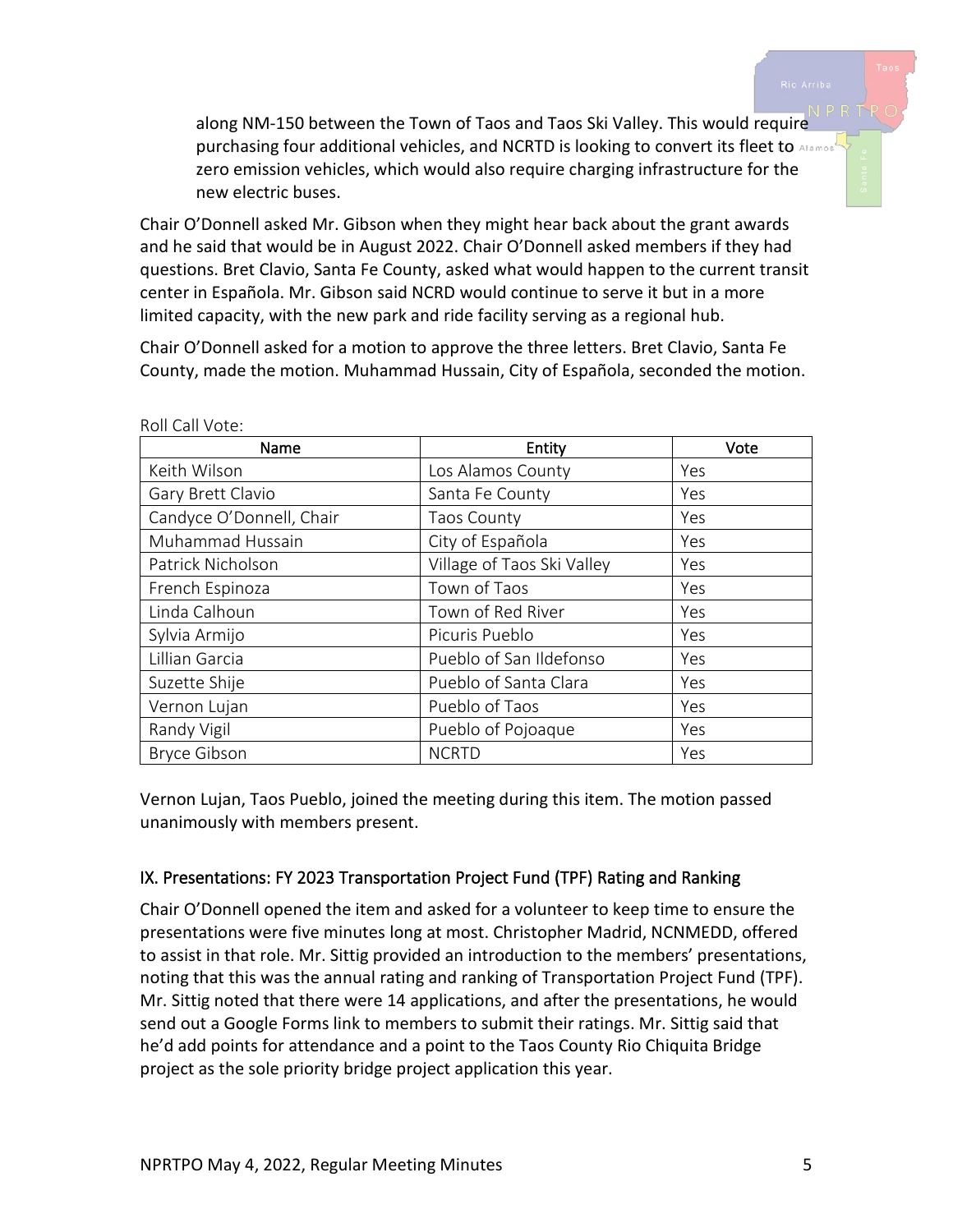Chair O'Donnell asked members if they wanted to rate after seeing all presentations or view five applications at a time before rating. Linda Calhoun, Town of Red River, said os Alamos she'd like to see all before rating. Patrick Nicholson, Village of Taos Ski Valley, and Keith Wilson Los Alamos County, agreed with this sentiment.

Presentations:

- 1. **Española NM 583/ Fairview Corridor Safety Improvements**
	- a. Total request: \$5,250,000
	- b. Project scope: 2 miles, from MCCurdy to US84/285, to implement Corridor Safety Improvement Plan authored by NMDOT and Wilson & Co
	- c. Question from James Mexia, NMDOT: was federal funding used previously? Muhammad Hussain, Española, said funding was from NMDOT for the design phase

# 2. **Jicarilla Apache Nation** - **Medicine Way paving/improvements extension**

- a. Total request: \$775,000
- b. Project Scope: Extend Medicine Way and connect to North Mundo Drive in Dulce, NM, to construct roadway with curb, gutter, sidewalks, drainage, signage, and utility work
- c. Question from Chair O'Donnell: how many houses are served? Colleen Whitehead, Jicarilla Apache Nation, replied that there are 40-50 people in the adjacent townhomes

# 3. **Los Alamos** - **Loma Linda Dr., La Tierra Rd., La Mirada Cir. reconstruction & ADA**

- a. Total request: \$2,410,000
- b. Project scope: Full roadway reconstruction of Loma Linda subdivision (Loma Linda Dr., La Tierra Rd., La Miranda Cir.), total of 0.48 mile, including complete road reconstruction with improved curb, gutter, and sidewalk where appropriate (including ADA improvements)

# 4. **Los Alamos** - **Rose Street reconstruction & ADA improvements**

- a. Total request: \$2,500,000
- b. Project scope: Full roadway reconstruction of Rose Street from Central Ave. to Peach St. (0.3 mile), including drainage, curb, gutter, and sidewalk where appropriate (including ADA improvements)
- c. Question from Chair O'Donnell: why is the project cost so high for such small distances? Keith Wilson replied that this is only construction, with design being done in-house, but the cost of reconstruction and adjacent improvements has significantly increased

# 5. **NCRTD** - **improve four bus stops on NM-68 near Alcalde**

- a. Total request: \$426,161.88
- b. Project scope: upgrade four bus stops along NM-68 in Rio Arriba County north of Alcalde. The project will include the design, construction, and construction management of bus pull offs, shelters, waste receptacles, and ADA-compliant boarding areas.
- c. Question from Chair O'Donnell: are these new stops? Bryce Gibson stated that these are existing stops with roadside signage only at this time.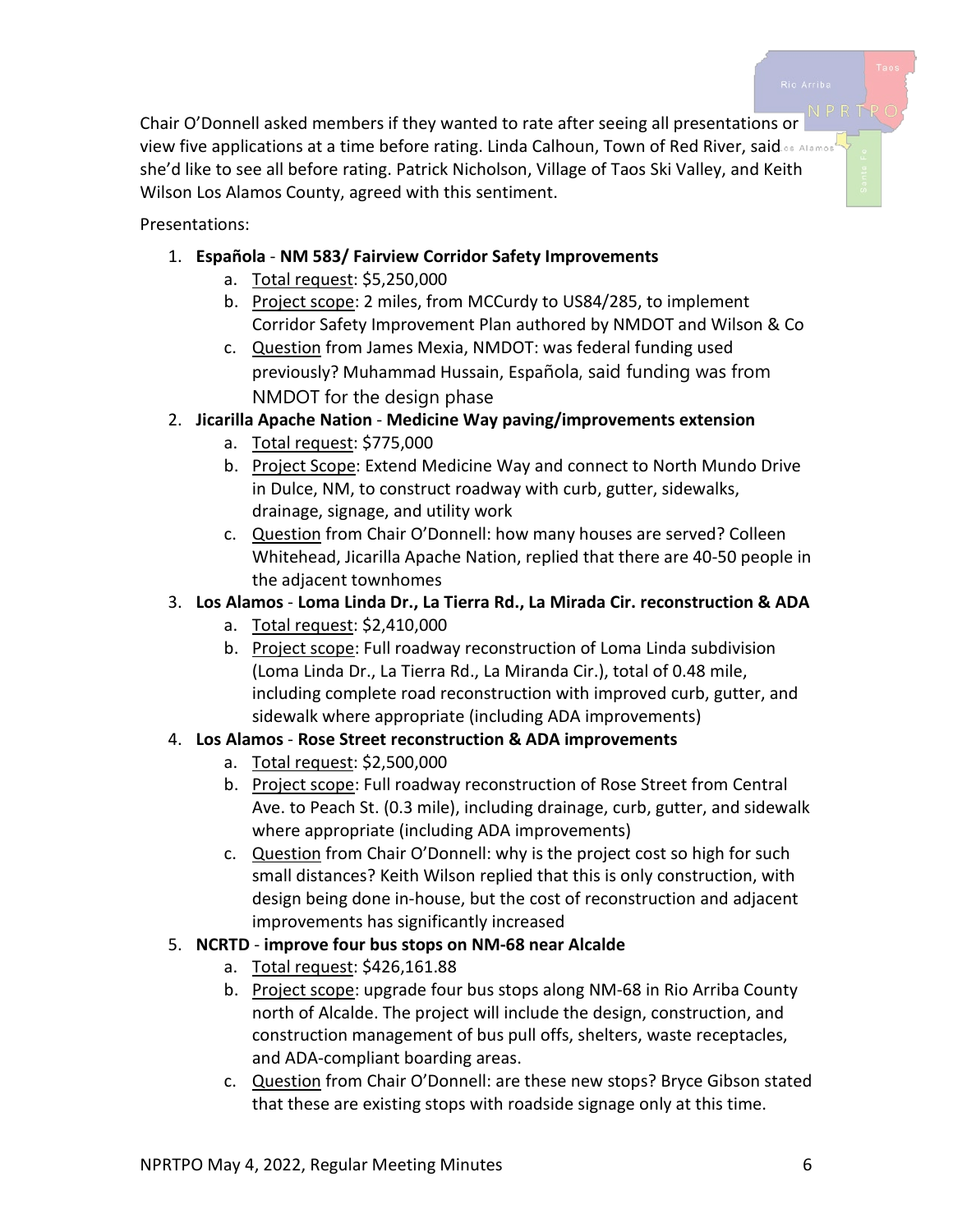#### 6. **Red River** - **High Street reconstruction with water & wastewater utilities**

- a. Total request: \$8,000,000
- b. Project scope: Planning, design, construction, and construction management for reconstruction of High Street from Jay Hawk Trail to Heartbreak Trail (approx. 7,442 linear feet) with drainage and utility improvements
- c. Question from Chair O'Donnell: is there separate funding for water lines? Georgiana Rael stated that this budget would include water line improvements, though Red River is also pursuing other funding for the water lines, and has different scenarios with phasing if funded elsewhere

# 7. **Santa Clara Pueblo** - **Puye Road design and erosion repair**

- a. Total request: \$500,000
- b. Project scope: design and repair Route #601 Puye Road with drainage repairs and guardrail replacement to address erosion on the south embankment near the edge of the pavement, approx. 0.2 mile

# 8. **Taos County** - **Rio Chiquito Bridge 7760 replacement**

- a. Total request: \$1,000,000
- b. Project scope: Replace existing bridge, rated "poor" in NMDOT's bridge inventory, with new one-lane bridge, 0.05 mi

# 9. **Taos County** - **Leo Valencia Road phase 2 repaving, slope stabilization, drainage**

- a. Total request: \$1,000,000
- b. Project scope: Construction of bank stabilization and roadway/ intersection paving and drainage, starting at intersection of NM-150 and Lee's Road and continuing approx. 0.15 mile
- c. Question from Patrick Nicholson on how this project relates to and how funding might be provided as part of the Taos Clean Energy Corridor. Chair O'Donnell said that the County would work to clarify this.
- d. Comment from James Mexia: will have to talk later with the County to confirm design and clearances, particularly relating to off-site runoff

# 10. **Taos County** - **Blueberry Hill Road repaving and reconstruction**

- a. Total request: \$11,000,000
	- i. Currently funded: \$ 1,833,712 (LGRF, Capital Outlay, and County)
	- ii. Phasing: could be split into two parts, with Phase 1 being \$5m
- b. Project scope: repaving and reconstruction of Blueberry Hill Road, from US-64 to NM-240 (4.8 miles), with signing, striping and roadway intersection improvements

# 11. **Taos County** - **Tom Holder Road design**

- a. Total request: \$210,000
- b. Project scope: Design for reconstruction/ widening, from Cuchilla Road to NM-240

# 12. **Taos Pueblo** - **Lucero Road FY 2022 TPF short-fall funding**

- a. Total request: \$985,421.68
- b. Project scope: Supplement the FY 2022 TPF award for \$ 3,811,138 (total), to construct road improvements including drainage, and curb, gutter, and

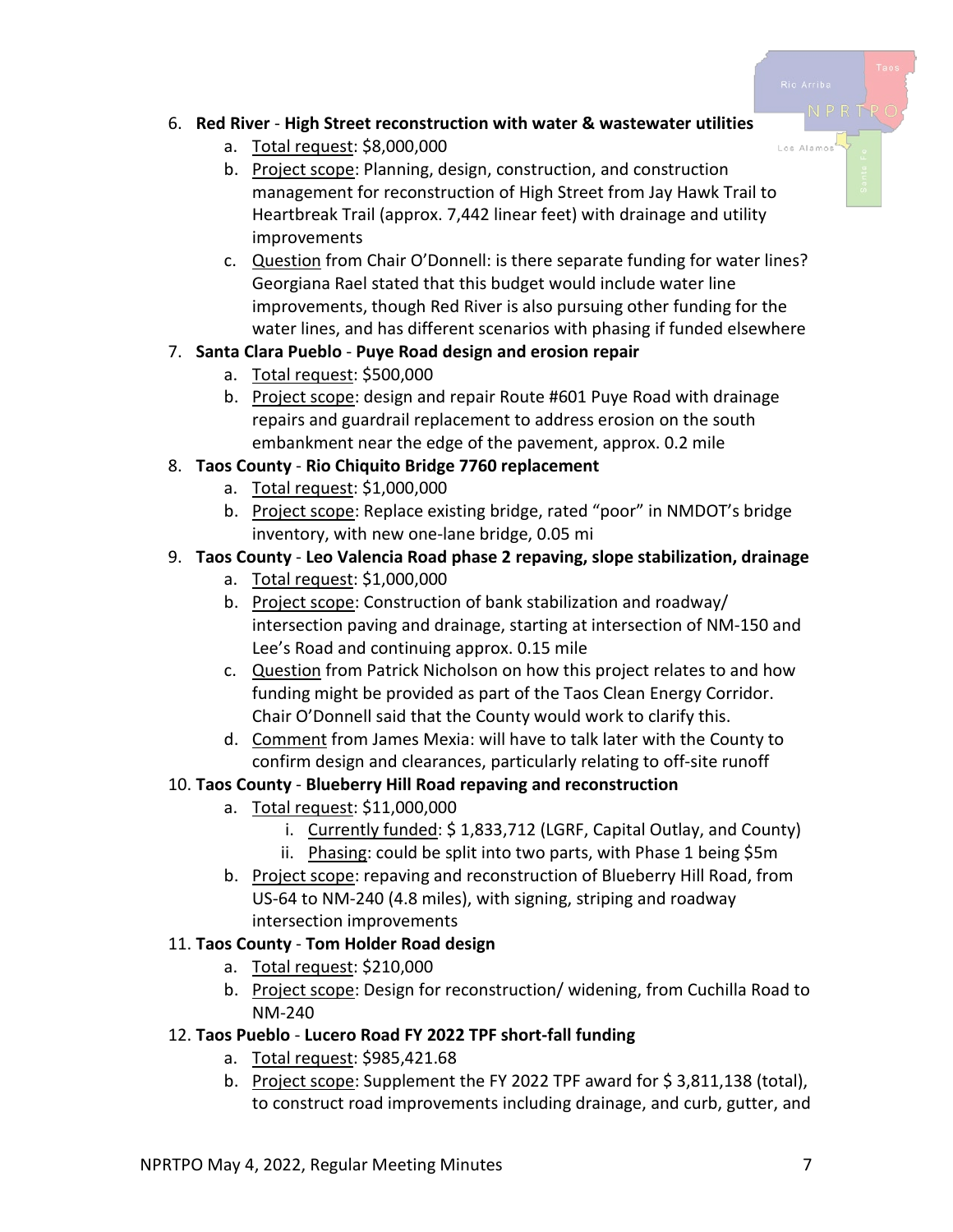water retention vaults for flood control and safety on a 1.286-mile roadway segment

#### 13. **Town of Taos** - **Camino del Medio**

- a. Total request: \$3,972,000
	- i. Previously funded: \$1,900,444 for design, right-of-way survey, land acquisition, and construction (MAP funding, not utilized yet)
- b. Project scope: Improve 1.85 miles of Camino del Medio from NM-240 to Chamisa Road, to address drainage and intersection safety
- c. Comment from James Mexia: consider changing MAP funding from construction to design, the Town will meet with him to discuss further

#### 14. **Taos Ski Valley** - **Twining Road**

- a. Total request: \$7,837,188
	- i. Additional funding: \$1,505,564.17 from Taos Ski Valley TIDD
- b. Project scope: Reconstruct and realign approx. one mile of Twining Road from NE corner of Skier Parking Lot to Zap's Road

Paul Sittig provided a link to a Google Forms document online where members could submit their ratings for each project. Once received, Mr. Sittig would include a point for any NMDOT priority bridges and meeting attendance. He would then distribute the preliminary ranked list of projects to members via email, with the final ranking being confirmed by members at the June 1, 2022, regular NPRTPO meeting.

#### X. New Business

- A. Upcoming meeting locations and topics **June 1** – online, topics TBD **July 6** – online, topics TBD
- B. Other items from NPRTPO members or the public

Chair O'Donnell asked if anyone had additional questions or comments, and Ron Shutiva, NMDOT, noted that Michael Sandoval retired from the position of NMDOT Cabinet Secretary, with Justin Reese, Deputy Secretary, stepping in as the Acting Cabinet Secretary. Mr. Shutiva also noted that the annual State Tribal Leaders Summit would take place on June 1 and 2 at the Sandia Casino Resort, with State Cabinet Secretaries also being in attendance. Chair O'Donnell asked if the next NPRTPO meeting should be rescheduled, but Mr. Shutiva said that would be up to the Tribes if their governors wanted transportation planners to attend, and the session would start in the afternoon of June 1.

Chair O'Donnell reiterated the timeline for TPF:

- **May 31** deadline for RTPO staff to submit complete TPF applications to NMDOT
- **July 1** submitted to the Cabinet Secretary for review and project selection

Los Alamo